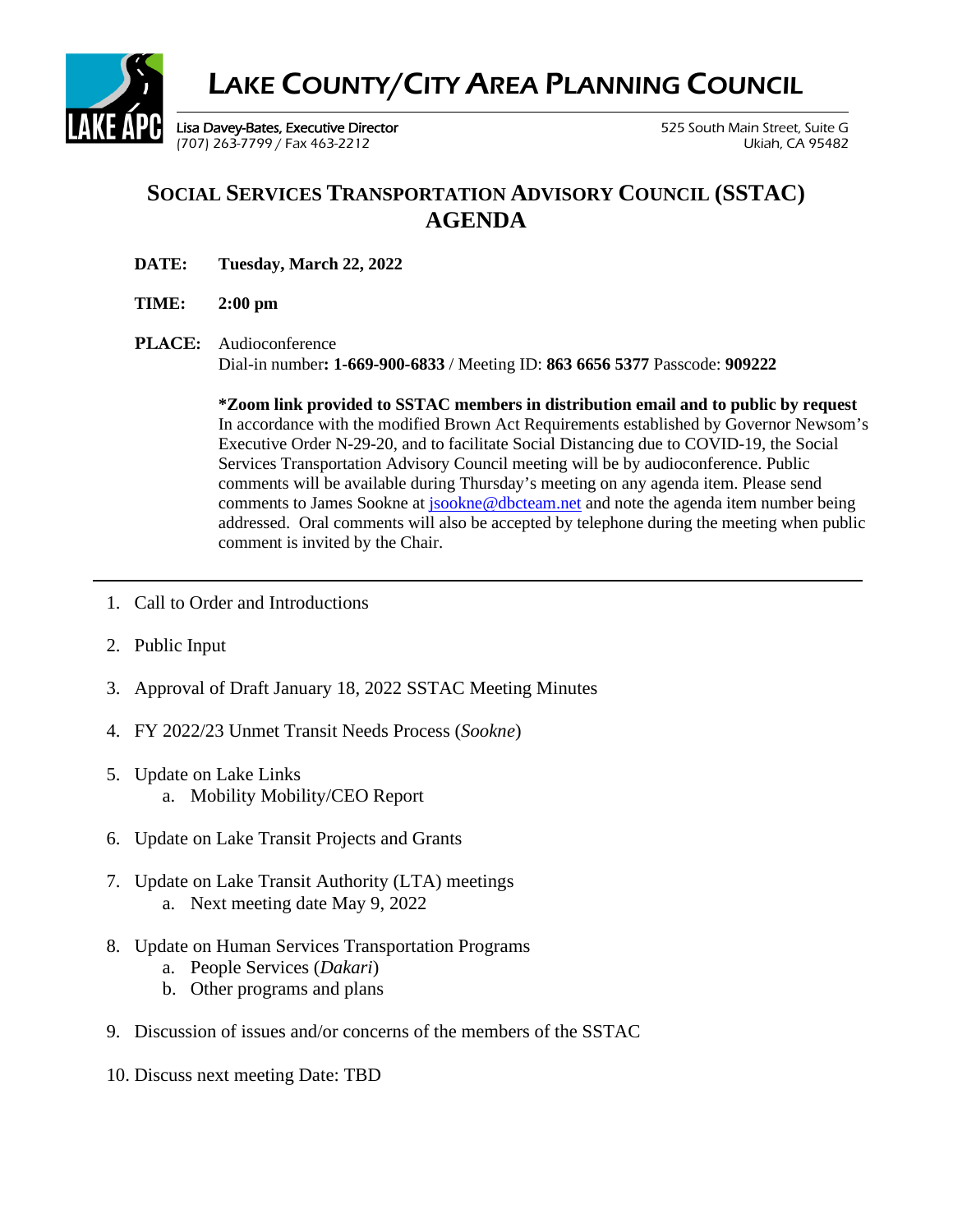#### 11. Announcements/Good of the Order

12. Adjourn SSTAC meeting

#### PUBLIC EXPRESSION

Any member of the public may speak on any agenda item when recognized by the Chair for a time period, not to exceed 3 minutes per person and not more than 10 minutes per subject, prior to the Public Agency taking action on that agenda item.

#### AMERICANS WITH DISABILITIES ACT (ADA) REQUESTS

To request disability-related modifications or accommodations for accessible locations or meeting materials in alternative formats (as allowed under Section 12132 of the ADA) please contact the APC office at (707) 234-3314, at least 72 hours before the meeting.

Date posted: 3/17/22

List of Attachments:

| Agenda Item #3: | January 18, 2022 Draft meeting minutes            |
|-----------------|---------------------------------------------------|
| Agenda Item #4: | Staff Report: 2022/23 Unmet Transit Needs Process |
|                 | <b>Adopted Definitions</b>                        |
|                 | 22/23 Adopted Unmet Needs List & Findings         |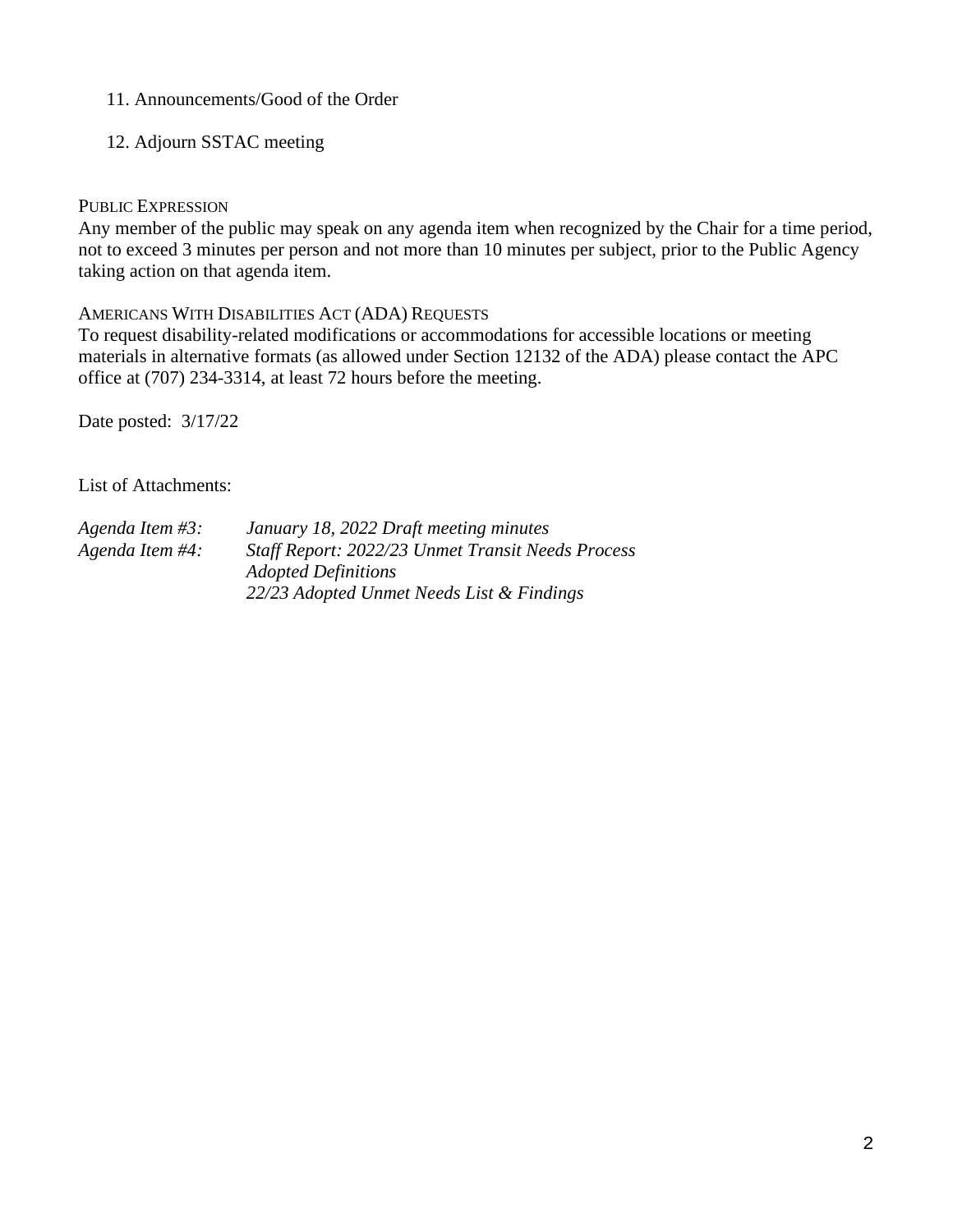LAKE COUNTY/CITY AREA PLANNING COUNCIL



Lisa Davey-Bates, Executive Director 525 South Main Street, Ukiah, CA 95482 www.lakeapc.org Administration: Suite G ~ 707-234-3314

Planning: Suite B ~ 707-263-7799

## **SOCIAL SERVICES TRANSPORTATION ADVISORY COUNCIL (SSTAC) MEETING Draft Meeting Minutes**

Tuesday, January 18, 2022 2:30 p.m.

Zoom video/audio conference

**Present:** Paul Branson – Chair, Dena Eddings-Green, Clarissa Kincy, Holly Goetz, Pastor Shannon Kimble-Auth

**Absent:** Karen Dakari

**Non-SSTAC Attendees:** Melinda Lahr

**Staff Present:** Lisa Davey-Bates, James Sookne

- **1. Call to Order and Introductions** The meeting was called to order at 2:29 p.m. Introductions were made.
- **2. Public Input**  None.

#### **3. Approval of Draft November 8, 2021 SSTAC Meeting Minutes**  Dena motioned, Clarissa seconded, to approve the November 8, 2021, minutes as presented. Approved unanimously.

## **4. FY 2022/23 Unmet Transit Needs Process**

James presented the list of 21/22 unmet needs and the adopted definition. The group did a quick review of the existing list to bring Melinda up to speed. James stated that many of the needs identified on last years' list will be studied further in the upcoming TDP update to determine the extent of the demand as well as possible solutions.

There were no additions to the list at the time. The group agreed that the existing list is comprehensive in terms of the current needs of the residents of Lake County. A motion was made by Clarissa to continue the existing list of unmet needs from FY 21/22 to FY 22/23 and present it to the Lake APC Board at the public hearing. The motion was seconded by Dena and passed unanimously.

## **5. SSTAC Membership Roster Update**

James stated that there are a couple of SSTAC roster spots that expired in October of 2021 and the members need to either be re-appointed or replaced. He asked the SSTAC members to keep their eyes and ears open to help fill the two vacant spots, the potential transit user who is disabled and the potential transit user who is 60 years of age or older. The spots that are up for re-appointment are for a transportation provider and social service provider for the disabled, held by Holly and Pastor Shannon respectively. Both members are willing to continue serving in their current roles. Clarissa nominated Holly Goetz and Pastor Shannon Kimball-Auth to continue serving in their current roles.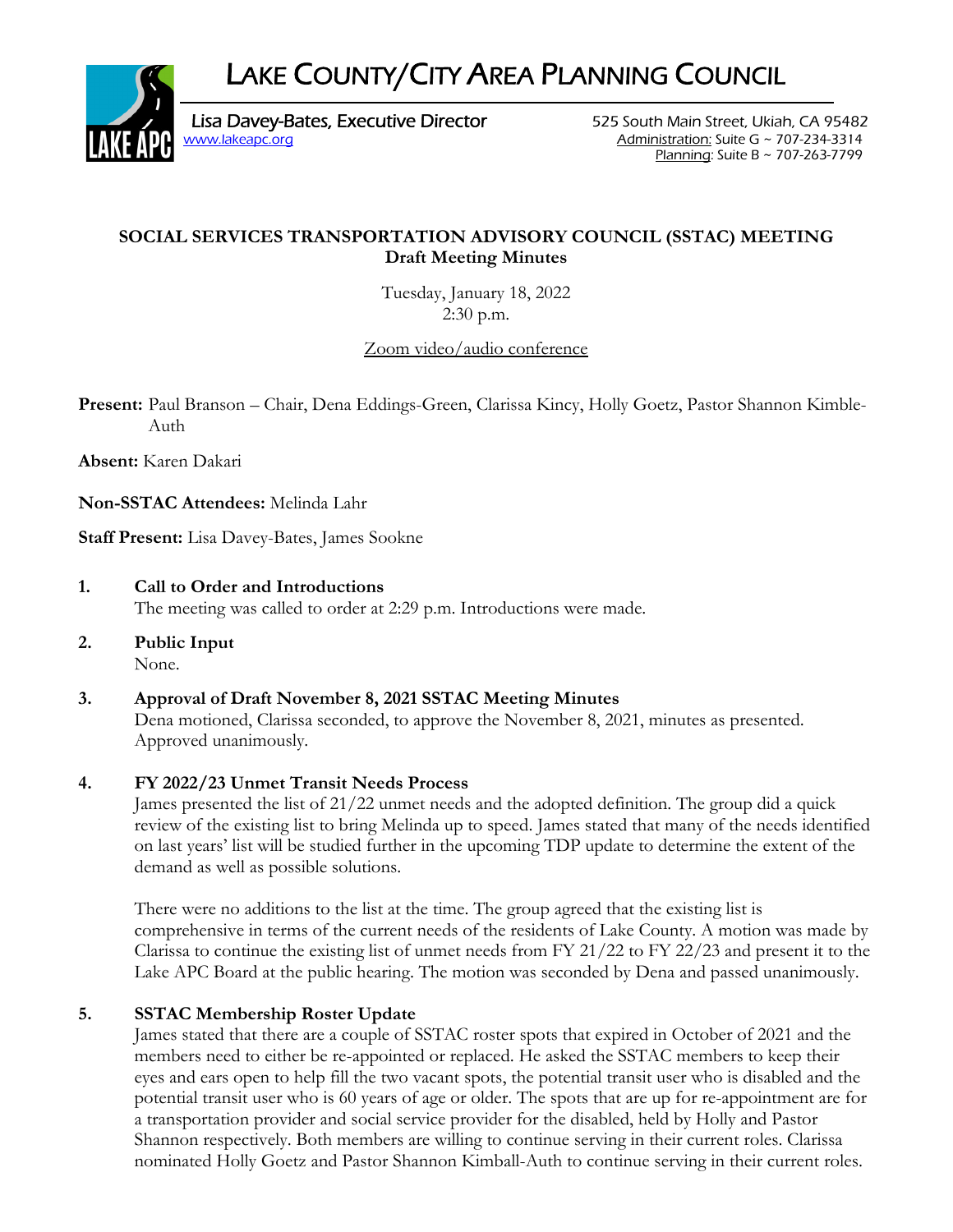Melinda Lahr is willing to replace the role previously held by Michelle Dibble and Clarissa nominated her for that position. Dena motioned to accept all the nominations. Clarissa seconded the motion and it passed unanimously. James said he'll take the nominations and motion to the Lake APC Board for formal approval at the next meeting.

#### **6. Update on Lake Links a. Mobility Manager Report**

Clarissa stated that Lake Links is working with LTA to re-structure the existing NEMT program. Lake Links will apply for the grant funding for the mobility manager and Pay Your Pal (PYP) programs. The PYP funds that Lake Links will be applying for will be for non-medical trips. LTA will be applying for funding for all non-emergency medical trips (NEMT), whether they're in or out of the county. This will help make the NEMT program more efficient. Paul stated that the Lake Links Board of Directors will be hold a strategic planning session at their next Board meeting and invited members of the SSTAC to provide input to him or Clarissa.

#### **7. Update on Lake Transit Projects and Grants**

James stated that LTA is currently working on the 5310 grant to continue the NEMT program. This program will be funded by LTA but administered by Lake Links. The environmental work is continuing on the TIRCP project for the transit center and the hydrogen fueling infrastructure and it is expected to be done in August 2022. Lisa said that LTA is looking into the possibility of adding solar panels at their operations and maintenance site but is not pursuing any funding at this time.

## **8. Update on Lake Transit Authority (LTA) Meetings a. February 9, 2022 meeting**

James stated that there isn't anything of interest on the upcoming LTA agenda. Paul asked how service was going and whether any service has had to be suspended due to lack of drivers, etc. James stated that almost all weekday service had been restored and he anticipated resuming service on Route 12 soon.

## **9. Update on Human Services Transportation Programs**

 **a. People Services** 

None.

## **10. Discussion of issues and/or concerns of SSTAC Members**

Pastor Shannon stated that at the previous meeting, she had mentioned the need for earlier service to Ukiah for people who have court/medical appointments and asked if that had been included on the current list of unmet needs. James stated that it wasn't included in the current list because he felt that it could be addressed by modifying the existing schedules. He said he wanted to evaluate it during the update to the Transit Development Plan. Lisa stated that it is an unmet need and should be included on the current list. Additionally, she stated that trips to Mendocino College should be added to the need. Lisa mentioned that this came up during a 5310 grant planning session recently and the question came up as to whether this kind of trip would be considered 5310-eligible. It was determined that the unmet need should specifically state medical and court appointments and service to Mendocino College instead of a blanket statement such as "earlier service to Ukiah" since there are specific funding sources for each of these kinds of trips. Pastor Shannon made a motion to amend the list of unmet needs to include this item. Clarissa seconded the motion and it was approved unanimously.

James asked if trips to the methadone clinic would qualify ADA-eligible, therefore 5310 eligible. If so, they could possibly utilize the existing NEMT program. Pastor Shannon said that they should be since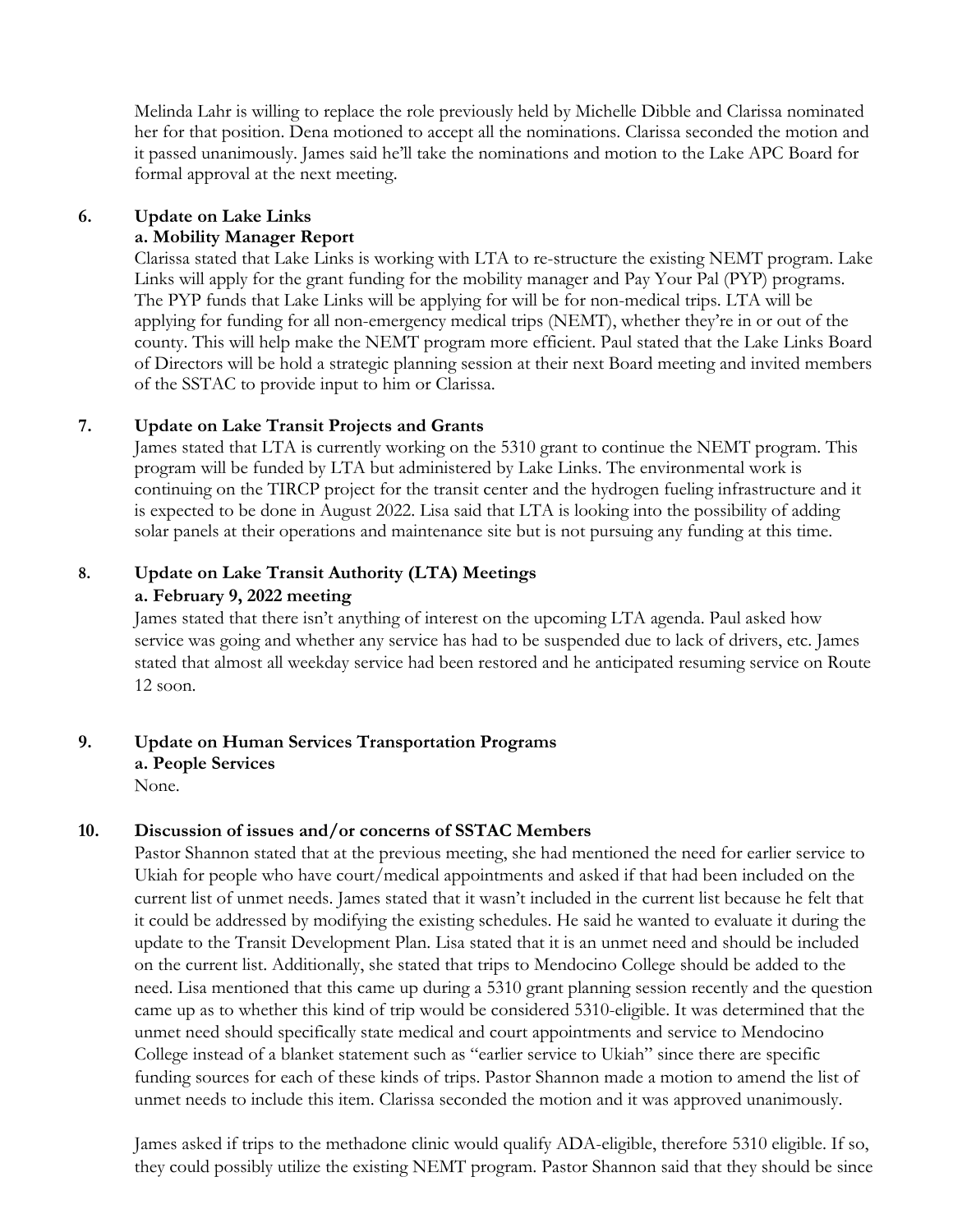they're medically prescribed to treat addition. Paul stated that since these would be daily trips, they may be better served by fixed route service rather than the NEMT program. Clarissa stated that the NEMT program, in its current form, couldn't provide transportation for these trips since they're daily and the riders need to be in Ukiah by 6:00 AM, which is out of the current NEMT service window. James stated that utilizing fixed route to get people to the methadone clinic may be hard due to the early start time; however, it could be possible to use fixed route service to get people back to Lake County, if they could get to Ukiah using a different service. Lisa asked Pastor Shannon if she could find drivers if LTA were to provide vehicles. Pastor Shannon said she wasn't sure, but she would look into it and get back to the group.

- **11. Discuss next meeting Date:** Paul stated that we should meet more often since there's good information that's been coming from them. James stated that the next step in the unmet needs process is to take the list developed by the SSTAC to a public hearing before the Lake APC Board and that the next available meeting for that would be in March. James stated that he'll send out a poll to gauge people's availability in late March for the next SSTAC meeting.
- **12. Announcements/Good of the Order**  None
- **13. Adjourn SSTAC Meeting** Meeting adjourned at 3:29 p.m.

Respectfully Submitted,

les Sookne, Lake APC Administration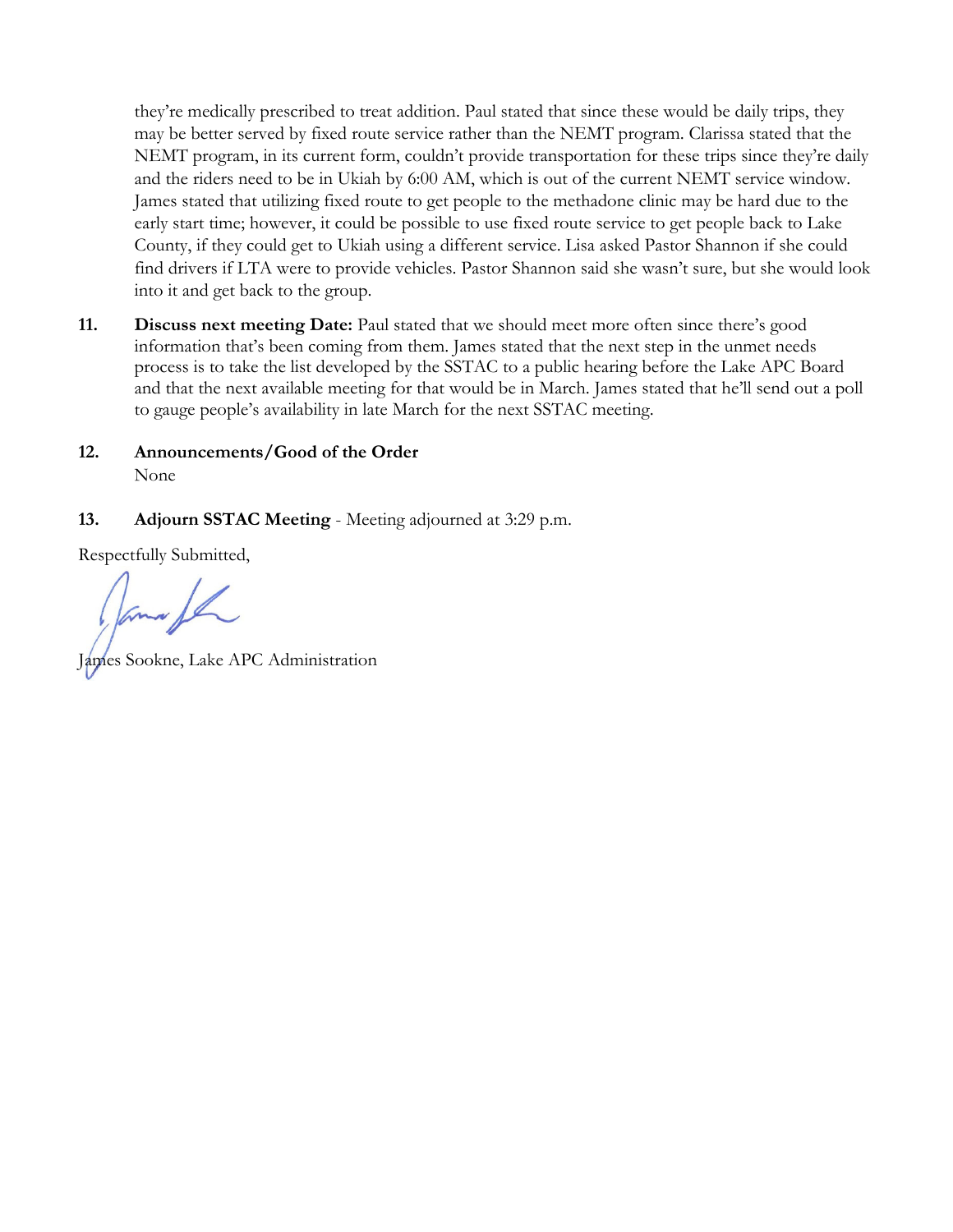



## SOCIAL SERVICES TRANSPORTATION ADVISORY COUNCIL STAFF REPORT

**TITLE:** 2022/23 Unmet Transit Needs Recommendation **DATE PREPARED:** 3/15/22

**MEETING DATE**: 3/22/22

**SUBMITTED BY**: James Sookne, Program Manager

**BACKGROUND**: The Lake Area Planning Council (APC) has been conducting formal Unmet Transit Needs processes since 2014. Its purpose is to identify priority transit needs for transit dependent or transit disadvantaged populations within Lake County. It assists the APC and Lake Transit Authority (LTA) in determining how to best use the limited transit funding available to the region.

The process is a requirement of the Transit Development Act (TDA) prior to a region using any Local Transportation Funds (LTF) for streets and roads purposes. Although the APC does not allocate any LTF funds for streets and roads purposes, the process is still considered useful as a means of identifying potential transit needs in the region as well as analyzing opportunities for LTA to meet those needs if feasible. The Unmet Transit Needs Process also meets TDA requirements calling for annual public input opportunities for transit dependent or transit disadvantaged persons within the jurisdictions represented by the Social Services Transportation Advisory Council (SSTAC).

The current Unmet Transit Needs Process began at the November 2021 meeting of the SSTAC, where the FY 21/22 list of potential unmet needs was reviewed. The process continued at the January SSTAC meeting where a list of potential unmet transit needs was developed. Following the development of a list of potential unmet needs, a public hearing was held by the APC on March 9, 2022, at which time a finding was made that the list contained needs that met the definition of Unmet Transit Needs and referred the list to the APC and LTA staff for further analysis.

LTA staff has analyzed the needs and provided a response for each (see attached). The attachment contains all the needs that were identified with a response and recommendation addressing them. At this point, the SSTAC is asked to make a recommendation to the APC Board in determining if any of the needs are "reasonable to meet" according to the adopted definition (see attached).

**ACTION REQUIRED**: Make a recommendation to the APC determining if any of the potential unmet transit needs are considered "reasonable to meet."

#### **ALTERNATIVES**: None

**RECOMMENDATION**: The SSTAC recommends to the Lake APC Board that findings can be made (per the analysis by LTA staff) that there are unmet transit needs which are reasonable to meet according to the adopted definitions. It is anticipated that the APC will take action at their May 9, 2022 meeting.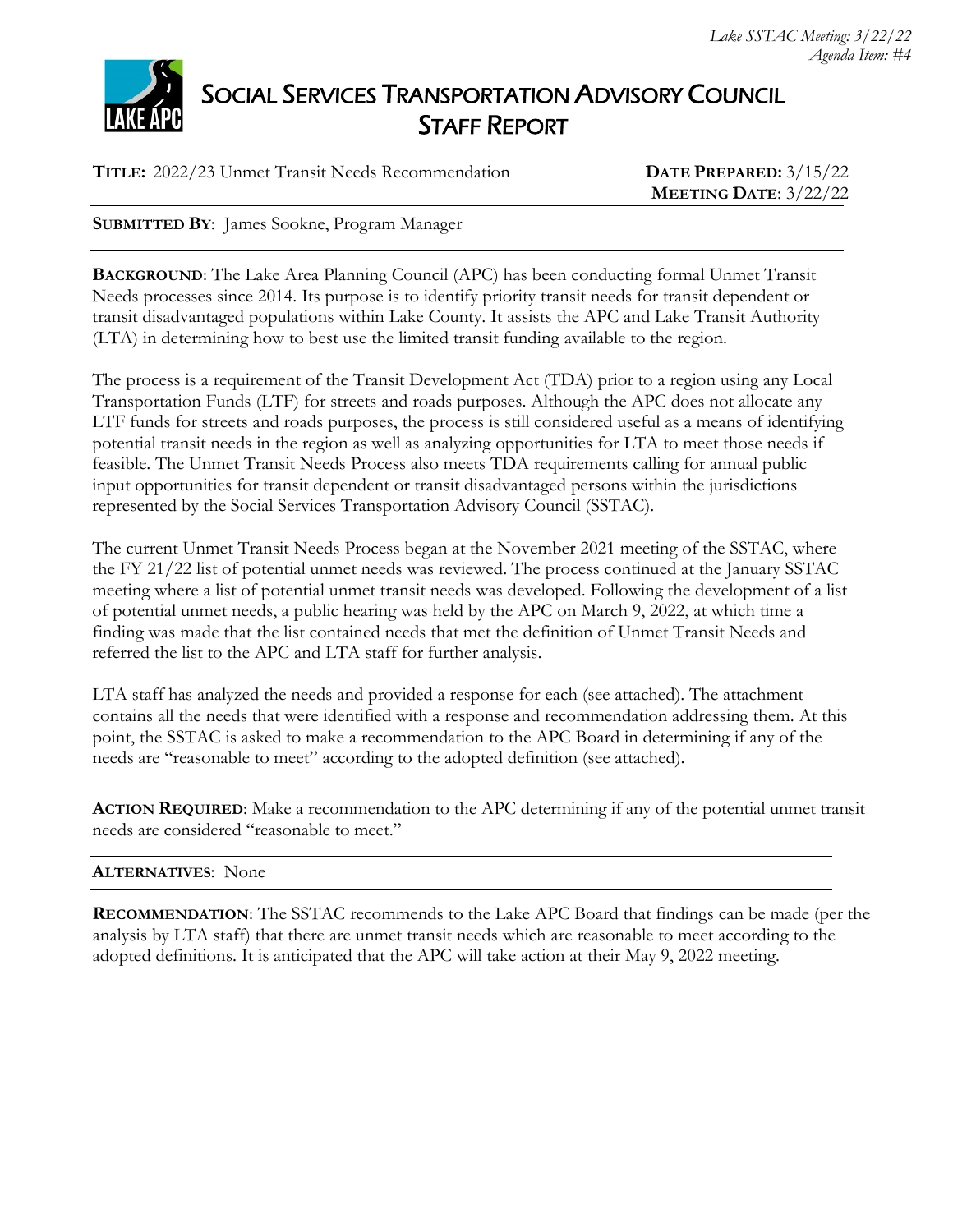#### **Adopted Definitions for the Unmet Transit Needs Process Approved by the APC 12/10/14**

**Unmet Transit Need:** Whenever a need by a significant number of people to be transported by moderate or low cost transportation to specific destinations for necessary purposes is not being satisfied through existing public or private resources.

**Reasonable to Meet:** It is reasonable to meet a transit need if all of the following conditions prevail:

- Funds are available, or there is a reasonable expectation that funds will become available. This criterion alone will not be used to determine reasonableness.
- Benefits of services, in terms of number of passengers served and severity of need, justify costs
- With the added service, the transit system as a whole will be capable of meeting the Transportation Development Act fare revenue/operating cost requirements
- Transit services designed or intended to address an unmet transit need shall not duplicate transit services currently provided either publicly or privately
- The claimant that is expected to provide the service shall review, evaluate and indicate that the service is operationally feasible, and vehicles shall be currently available in the marketplace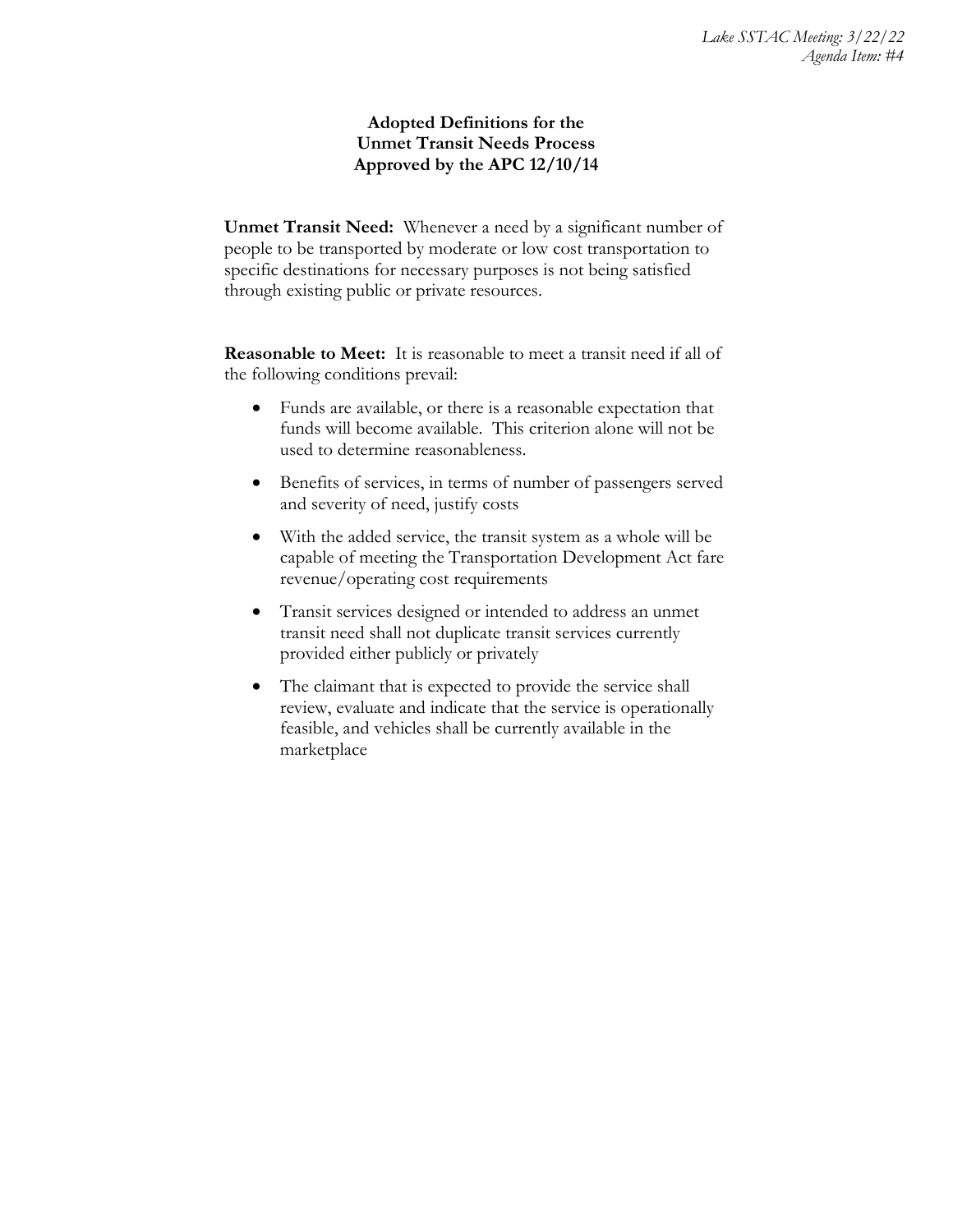

# Lake Transit Authority

Lisa Davey-Bates, Executive Director

 *Lake SSTAC Meeting: 3/22/22 Agenda Item: #4* 

Post Administration<br>
S. Main Street, Ste. G<br>
S. Main Street, Ste. G 525 S. Main Street, Ste. G

Ukiah, CA 95482 Lower Lake, CA 95457

March 15, 2022

Lisa Davey-Bates Executive Director Lake Area Planning Council 525 S. Main Street, Suite G Ukiah, CA 95482

> **Lake Transit Authority Response to Potential Unmet Transit Needs & Recommended Findings for the APC FY 2022/23**

Dear SSTAC Members, Technical Advisory Committee Members, and APC:

Thank you for the opportunity to respond to the list of FY 2022/23 Potential Unmet Needs. Lake Transit Authority (LTA) takes these very seriously. It is unfortunate that all available TDA dollars are already expended making our response to new potential needs difficult. In most cases, responding to an unmet need will mean that LTA and/ or the APC must either find a new funding source, such as a federal or state grant, or weigh the importance of the unmet against cutting an existing service.

**1. Eastbound service to Spring Valley.** Currently, there is no service east of SR 53.

**Response:** Transit service for residents of Spring Valley is an unmet need. The Live Oak Transportation Project, an FTA Section 5317 funded program that was sponsored by the Area Agency on Aging and operated by Live Oak Senior Center, attempted to serve Spring Valley residents while that project was active for several years beginning in 2009; however, there was very little demand for service. The Spring Valley community is composed of about 360 rural residential households scattered along an approximate six mile stretch of New Long Valley Road. The population is approximately 845 and the population density is 169 people per square mile. The intersection of New Long Valley Road and State Route 20 is about 11 miles from Clearlake Oaks and 18 miles from Clearlake. The distance to Spring Valley, combined with its low density, and the lack of demand for service, make it very unlikely that another transportation service attempt would be successful. LTA recommends that a service directed to serving residents along the length of New Long Valley Road is not reasonable to meet based on past performance, low population density, and low demand.

**Recommended Finding:** At this time, service to Spring Valley is an unmet need that is unreasonable to meet; however, it should be studied during the current update to the Transit Development Plan for Lake County.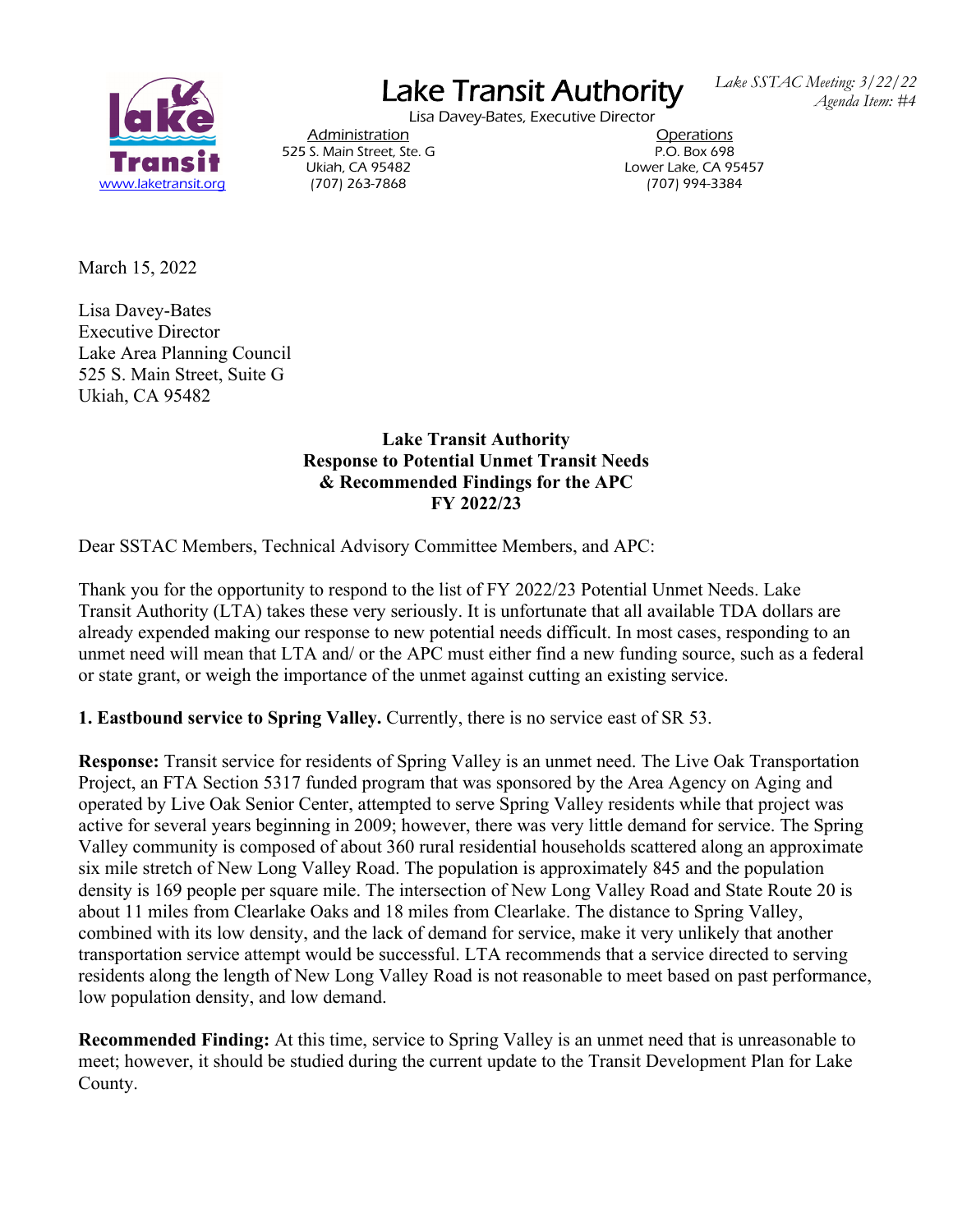**2. Eastbound service, allowing people to connect with service to the Sacramento area.** Currently, the closest connection is at the Cache Creek Casino.

**Response:** Intercity bus service connecting to Sacramento is an unmet need that may be reasonable to meet. Lake Transit Authority was included in a coordinated joint Transit and Intercity Rail Capital Program (TIRCP) grant application submitted by the Shasta Regional Transportation Agency (SRTA) that would provide capital funding for a zero-emission bus project for Phase II of the North State Express. Unfortunately, SRTA's TIRCP application that included this service was not successful. LTA is currently working with SRTA and other rural northern California transit agencies on interagency connectivity, which would include a connection from Lake County to I-5. At this time, these plans are purely conceptual and due to a lack of funding, it is unknown if and when implementation will occur. Therefore, this unmet need is not reasonable to meet.

**Recommended Finding:** The unmet need for service connecting to the Sacramento region is unreasonable to meet at this time due to a lack of funding.

**3. Non-Emergency Medical Transportation in outlying areas.** This would serve areas beyond one mile from fixed routes, and vehicles need to include wheelchair lifts.

**Response:** Over the past four years, the APC found that this is an unmet need that is not reasonable to meet at this time due to limited demand. Nevertheless, LTA and Lake Links, as the former and current CTSA respectively, have taken steps that may improve services to outlying areas. LTA, as the CTSA, was successful in obtaining FTA 5310 grant funding to provide for a full-time mobility coordinator and assistant to develop the LTA/Lake Links mobility management program. Program activities include support for clinic operated wheelchair lift equipped vehicles, further development of the volunteer driver program, and development of NEMT wheelchair lift equipped services. These efforts are meeting more of the need, but still fall short of a dedicated program to provide wheelchair lift equipped service that will meet widely dispersed trips in outlying areas. LTA just applied for a 5310 grant to modify and expand the existing NEMT service. The new model would incorporate a pool of volunteer drivers that would use their own vehicles as well as some LTA vehicles for those riders that are non-ambulatory. This will be in addition to the existing service provided by LTA. Lake Links has also been exploring a potential relationship with Partnership Health and their NEMT broker, MTM, to provide Med-Cal funded, wheelchair equipped NEMT service. LTA and Lake Links continue to work with the health and social services community to define the need and potential funding agreements for service.

**Recommended Finding:** There are unmet transit needs for wheelchair lift equipped NEMT services in outlying areas beyond one mile from fixed routes. The demand is very limited and widely dispersed, which when combined with a lack of funding, makes it unreasonable to meet at this time. However, should LTA be successful with their latest 5310 grant application, funding should be available to at least partially meet this need.

**4. Non-Emergency Medical Transportation to out of county locations.** This is needed for both adults and children. There is a particular need for transport to Santa Rosa and San Francisco.

**Response:** LTA was awarded an FTA 5310 grant in 2017 to provide Out-of-County NEMT services and senior center transportation programs for three years. The grant application helped to address NEMT needs for trips to Ukiah and Santa Rosa. There is potential to modify the program to include trips to San Francisco, or to work together with Bay Area transportation providers to transfer passengers to SF at Santa Rosa. In partnership with Lake Links, Medi-Links was created in 2019 to provide NEMT services to out-of-county locations. To date, the program currently takes clients to Calistoga, Santa Rosa, and Ukiah; however, as the program expands, additional destinations will be included. LTA just applied for a 5310 grant to modify and expand the existing NEMT service. The new model would incorporate a pool of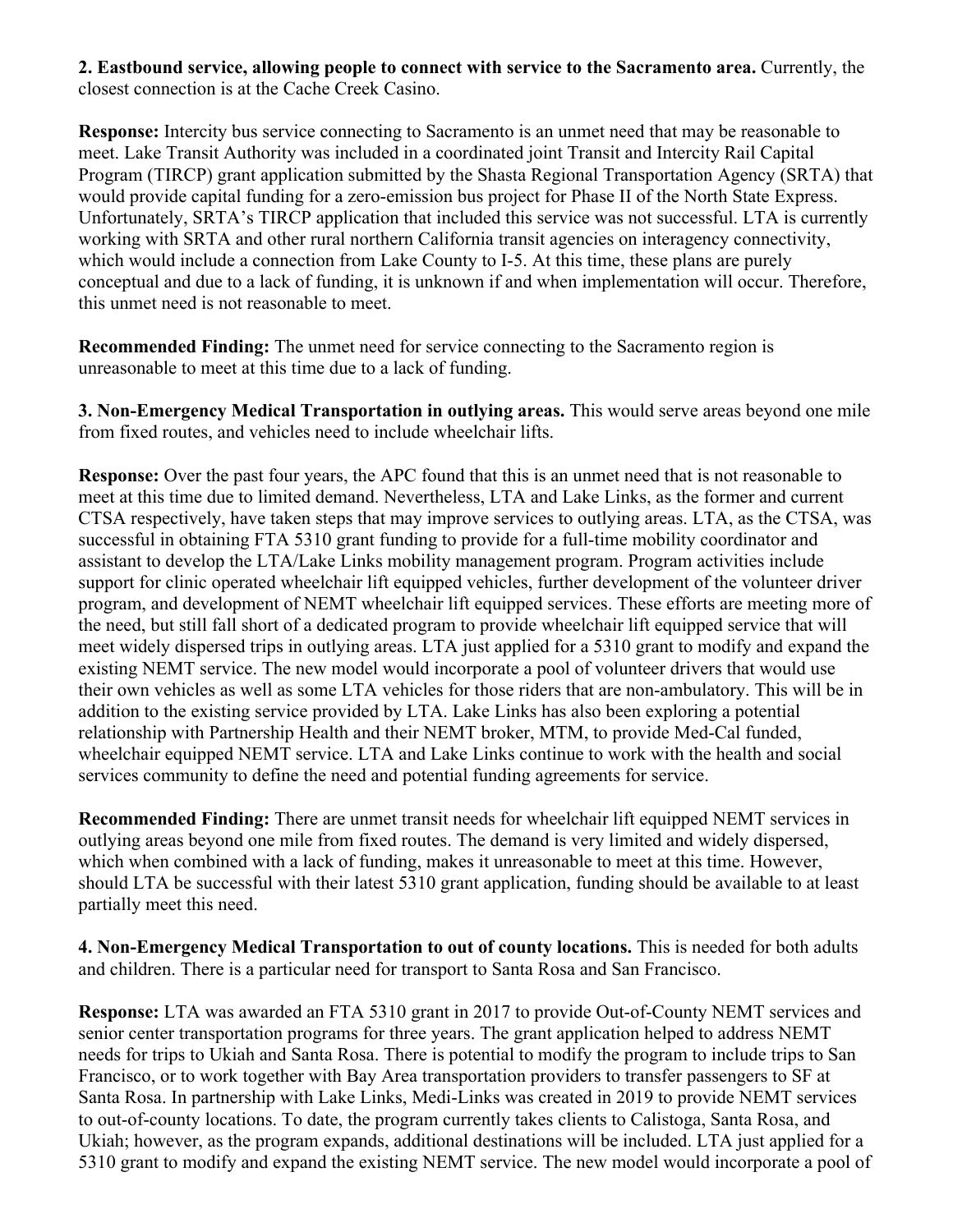volunteer drivers that would use their own vehicles as well as some LTA vehicles for those riders that are non-ambulatory. This will be in addition to the existing service provided by LTA and will allow Medi-Links to continue to grow into the future.

**Recommended Finding:** NEMT service to out-of-county locations is reasonable to meet and was implemented in 2019. The service currently provides trips to Calistoga, Santa Rosa, and Ukiah. As the program expands, trips will be available to additional destinations.

**5. Fixed route service on Sundays.** Another frequently noted need subject to funding availability.

**Response:** There is a need for service on Sundays throughout Lake County, but the level of demand for service is not well documented. Based on transit industry statistical evidence, transit service attracts fewer riders on Saturday than weekdays, and even fewer on Sunday than on Saturday. LTA Saturday ridership supports the industry evidence as there are 35 to 40 percent fewer Lake Transit riders on Saturdays than on weekdays. Sundays would likely generate even fewer riders. Meanwhile, there would be added expense to staff dispatch, supervision, and maintenance duties as well as for the actual vehicle operations. Implementing Sunday service could only be done at this time by reducing service on other days of the week. Because of added support staff expenditures, the reductions would likely eliminate more hours of existing service than the number of Sunday hours added.

**Recommended Finding:** There is an unmet need for transit service on Sundays. The need is not reasonable to meet at this time due to the likelihood that a service revision required to accommodate Sunday service would have negative impacts on services on other days that would outweigh the benefits achieved on Sundays. This unmet need and potential alternative service plans should be studied the current update to the Transit Development Plan for Lake County.

**6. Expanded transit service and Mobility Training to accommodate job placement for developmentally disabled**. New enhanced requirements for competitive integrated job placement have been implemented, necessitating transportation to and from jobs, potentially outside of normal transit operating hours.

**Response:** To the extent that the need is within Lake Transit operating hours, this need will be accommodated by Lake Transit routes or paratransit services provided that the origin and destination are within one mile of fixed routes. If the need is outside of normal operating hours, Lake Transit is not required to provide service under the ADA. It is unknown at this time if there is an unmet need. If there is an unmet need, the Redwood Coast Regional Center is responsible to fund transportation needs of developmentally disabled persons. Existing service providers, including LTA are available to extend service programs if funding is available.

**Recommended Finding:** Expanded transit service and mobility training to accommodate job placement for developmentally disabled persons in Lake County is not an unmet need at this time.

**7. NEMT after normal business hours.** Instances in which a need for non-emergency transport arises outside of normal service hours.

**Response:** During LTA business hours, many NEMT needs are met by LTA transit and paratransit services. When LTA is closed, the only resources are typically taxi and emergency medical transportation provided by fire districts. Utilizing EMT services for NEMT needs is costly and problematic. One idea to address this situation is to extend LTA paratransit hours, or provide an alternative NEMT service through Lake Links, and work with the fire districts to dispatch the most appropriate and cost-effective service. The extent of the need for afterhours NEMT is not well documented, and the feasibility of providing afterhours NEMT is therefore unknown.